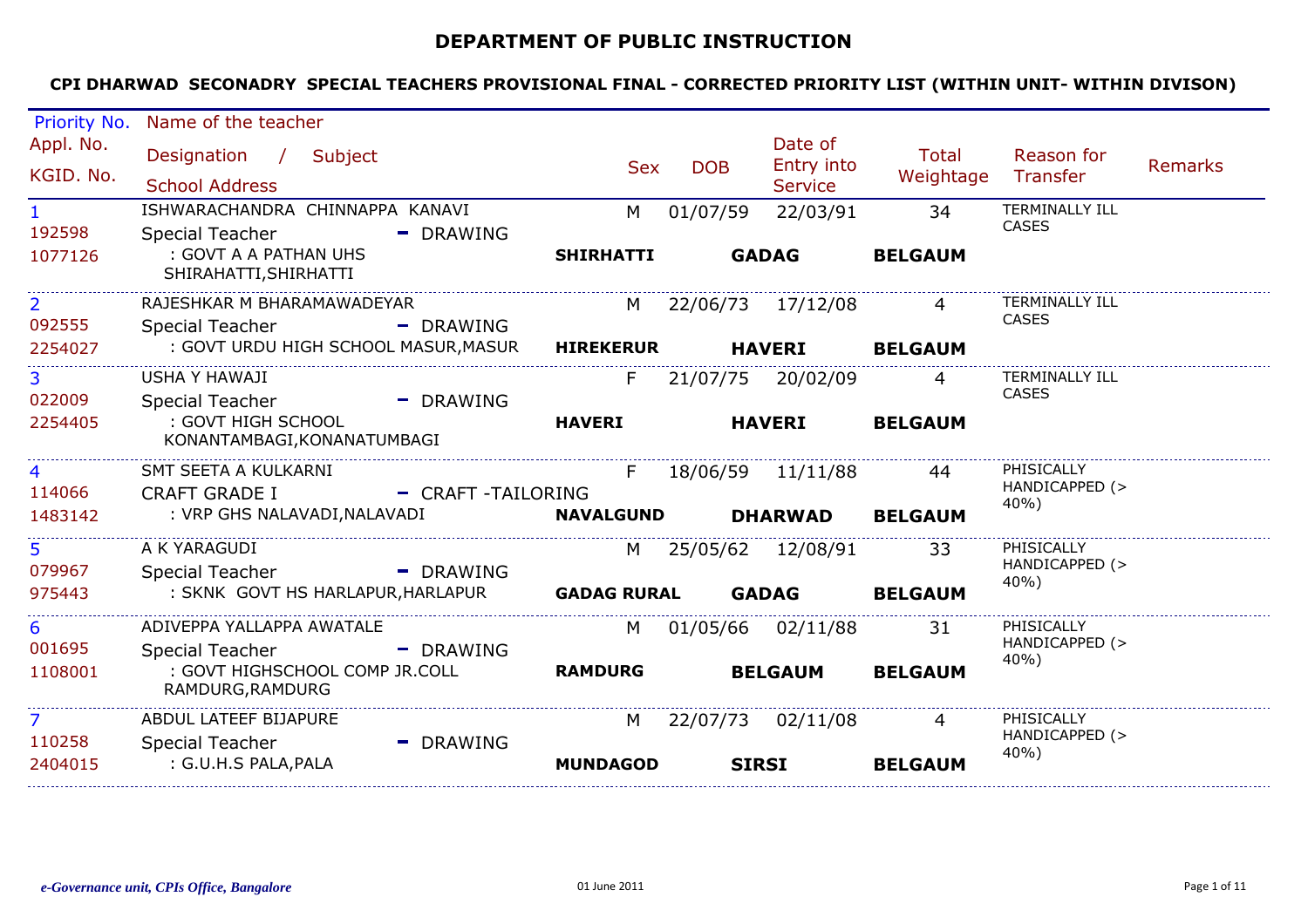| Priority No.                                                                                                                                                                                                                   | Name of the teacher                                                                 |                        |                   |            |            |                                         |                             |                                      |         |
|--------------------------------------------------------------------------------------------------------------------------------------------------------------------------------------------------------------------------------|-------------------------------------------------------------------------------------|------------------------|-------------------|------------|------------|-----------------------------------------|-----------------------------|--------------------------------------|---------|
| Appl. No.<br>KGID. No.                                                                                                                                                                                                         | Designation / Subject<br><b>School Address</b>                                      |                        |                   | <b>Sex</b> | <b>DOB</b> | Date of<br>Entry into<br><b>Service</b> | Total<br>Weightage Transfer | Reason for                           | Remarks |
| 8<br>173489                                                                                                                                                                                                                    | SUDHIR K KULKARNI<br><b>Special Teacher</b>                                         | $-MUSIC$               |                   | M          | 29/07/72   | 17/03/08                                | $\overline{\phantom{a}}$ 3  | PHISICALLY<br>HANDICAPPED (><br>40%) |         |
| 2340438                                                                                                                                                                                                                        | : GOVT COMP JUN COL<br>GAJENDRAGAD, GAJENDRAGAD                                     |                        | <b>RON</b>        |            |            | <b>GADAG</b>                            | <b>BELGAUM</b>              |                                      |         |
| 9                                                                                                                                                                                                                              | GAYATRI VEERAPPA MAYACHARI                                                          |                        |                   | F          |            | 20/07/72 20/08/02                       | 16                          | WIDOWS                               |         |
| 239176                                                                                                                                                                                                                         | <b>CRAFT GRADE II</b>                                                               | - CRAFT -TAILORING     |                   |            |            |                                         |                             |                                      |         |
| 1928140                                                                                                                                                                                                                        | : GOVT HIGHSCHOOL<br>CHIKKABELLIKATTI, CHIKKABELLIKATTI                             |                        | <b>BAILHONGAL</b> |            |            | <b>BELGAUM BELGAUM</b>                  |                             |                                      |         |
| 10 <sup>°</sup>                                                                                                                                                                                                                | NIRMALA SIDRAM GANACHARI                                                            | F 18/06/75 14/11/05 10 |                   |            |            |                                         |                             | WIDOWS                               |         |
| 025703                                                                                                                                                                                                                         | <b>CRAFT GRADE I</b>                                                                | - CRAFT-TAILORING      |                   |            |            |                                         |                             |                                      |         |
| 1500798                                                                                                                                                                                                                        | : GHS BAMMIGATTI, BAMMIGATTI <b>KALGHATAGI DHARWAD BELGAUM</b>                      |                        |                   |            |            |                                         |                             |                                      |         |
| 11 - 11 - 11 - 11 - 11 - 11 - 11 - 11 - 11 - 11 - 11 - 11 - 11 - 11 - 11 - 11 - 11 - 11 - 11 - 11 - 11 - 11 - 11 - 11 - 11 - 11 - 11 - 11 - 11 - 11 - 11 - 11 - 11 - 11 - 11 - 11 - 11 - 11 - 11 - 11 - 11 - 11 - 11 - 11 - 11 | BHAGYASHREE VIVEKANAND NAYAK                                                        |                        |                   |            |            | F 15/03/78 08/01/07                     | 8                           | WIDOWS                               |         |
| 181400                                                                                                                                                                                                                         | <b>CRAFT GRADE I</b>                                                                | - CRAFT-TAILORING      |                   |            |            |                                         |                             |                                      |         |
| 2105663                                                                                                                                                                                                                        | : GOVT HIGHSCHOOL SATTIGERI, SATTIGERI SOUNDATTI BELGAUM BELGAUM                    |                        |                   |            |            |                                         |                             |                                      |         |
| 12 <sup>2</sup>                                                                                                                                                                                                                | JAYASHREE SHIVASANGAPPA INJAGANERI                                                  |                        |                   | F          |            | 20/04/57 24/03/90                       | 26                          | <b>DEFENCE CASES</b>                 |         |
| 085562                                                                                                                                                                                                                         | CRAFT GRADE II - CRAFT -TAILORING                                                   |                        |                   |            |            |                                         |                             |                                      |         |
| 1018727                                                                                                                                                                                                                        | : GOVT JR.COLLEGE<br>NEERABUDIHAL, NEERABUDIHAL                                     |                        | <b>BADAMI</b>     |            |            | <b>BAGALKOT</b>                         | <b>BELGAUM</b>              |                                      |         |
| 13                                                                                                                                                                                                                             | GURAPPA BHIMAPPA KAMMAR                                                             |                        |                   |            |            | M 01/06/60 03/02/84 52                  |                             | <b>HUSBAND AND</b>                   |         |
| 127304                                                                                                                                                                                                                         | <b>Special Teacher</b>                                                              | - CRAFT - WOOD CRAFT   |                   |            |            |                                         |                             | WIFE BOTH IN<br>GOVERNMENT           |         |
| 727079                                                                                                                                                                                                                         | : GHS HIREMAGI,HIRE MAGI                                                            |                        |                   |            |            | HUNAGUND BAGALKOT BELGAUM               |                             |                                      |         |
| 14                                                                                                                                                                                                                             | M G MAKANDAR                                                                        |                        |                   |            |            | M 16/08/62 30/01/85                     | 48                          | <b>HUSBAND AND</b>                   |         |
| 042911                                                                                                                                                                                                                         | Special Teacher                                                                     | - DRAWING              |                   |            |            |                                         |                             | WIFE BOTH IN                         |         |
| 1160558                                                                                                                                                                                                                        | : GOVT.H.S.BELAVI,BELAVI                     HUKKERI           CHIKKODI     BELGAUM |                        |                   |            |            |                                         |                             | <b>GOVERNMENT</b>                    |         |
| 15                                                                                                                                                                                                                             | AKKAMAHADEVI NINGAPPA JANAMATTI                                                     |                        |                   | F          |            | 08/09/59 23/01/84                       | 44                          | <b>HUSBAND AND</b>                   |         |
| 047587                                                                                                                                                                                                                         | <b>CRAFT GRADE I</b>                                                                | - CRAFT -TAILORING     |                   |            |            |                                         |                             | WIFE BOTH IN                         |         |
| 647887                                                                                                                                                                                                                         | : GOVT JR.COLLEGE<br>(HS) MUGALLALI, MUGALALLI                                      |                        | <b>BAGALKOT</b>   |            |            | <b>BAGALKOT</b>                         | <b>BELGAUM</b>              | <b>GOVERNMENT</b>                    |         |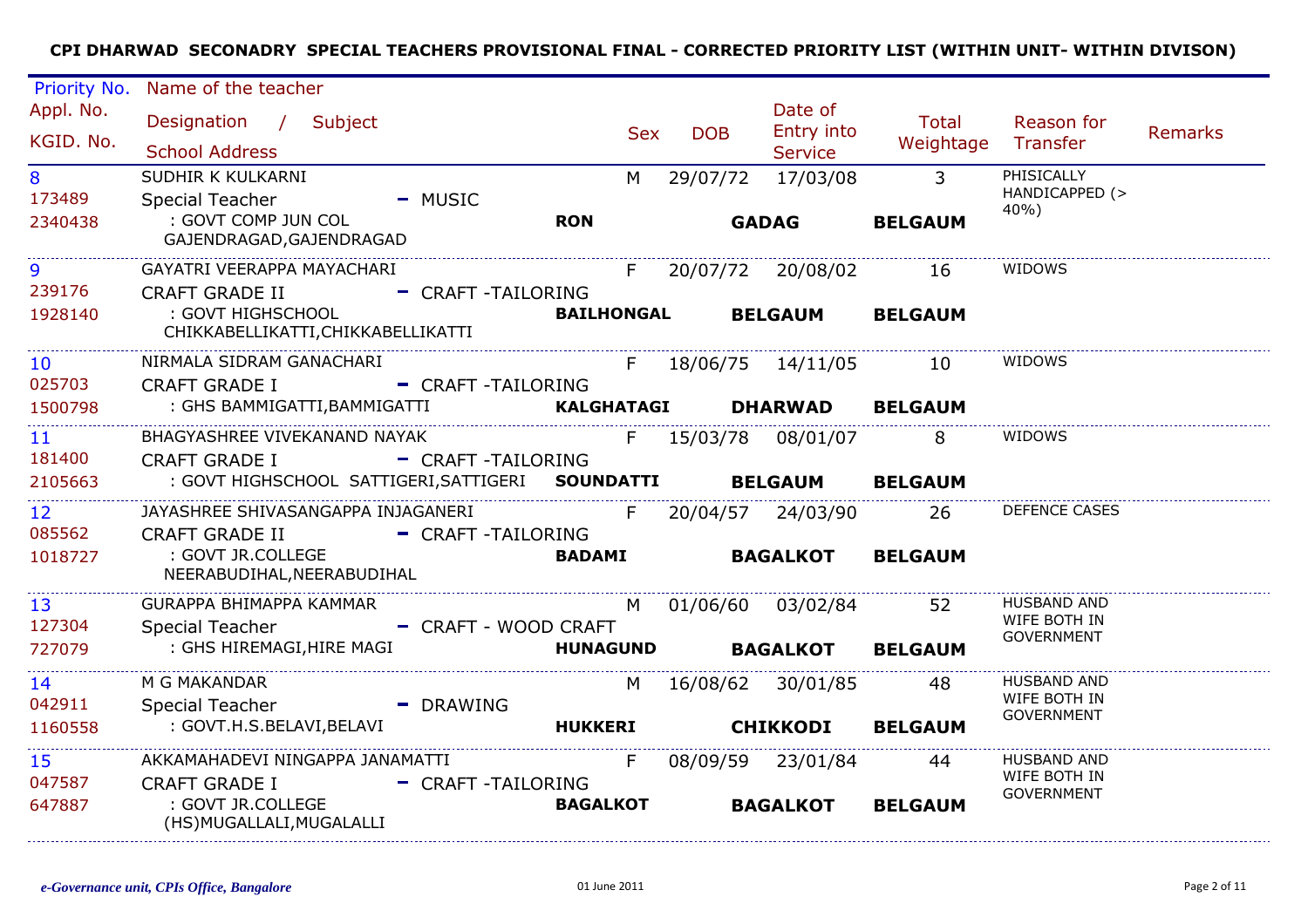| Priority No.              | Name of the teacher                                                |                    |            |                   |                                         |                           |                                                         |                |
|---------------------------|--------------------------------------------------------------------|--------------------|------------|-------------------|-----------------------------------------|---------------------------|---------------------------------------------------------|----------------|
| Appl. No.<br>KGID. No.    | Designation / Subject<br><b>School Address</b>                     |                    | <b>Sex</b> | <b>DOB</b>        | Date of<br>Entry into<br><b>Service</b> | <b>Total</b><br>Weightage | Reason for<br>Transfer                                  | <b>Remarks</b> |
| 16<br>221095              | VASANT ADIVEPPA KAMBLE<br>Special Teacher                          | - DRAWING          | M          | 01/06/67          | 03/10/88                                | 42                        | <b>HUSBAND AND</b><br>WIFE BOTH IN<br><b>GOVERNMENT</b> |                |
| 1030757                   | : GOVT H.S.,KOT                                                    | <b>HUKKERI</b>     |            |                   | <b>CHIKKODI</b>                         | <b>BELGAUM</b>            |                                                         |                |
| 17 <sup>2</sup><br>247966 | VIDYAVATHI U KAMBLE<br><b>CRAFT GRADE I</b>                        | - CRAFT -TAILORING | F          |                   | 06/03/67 16/12/88                       | 42                        | <b>HUSBAND AND</b><br>WIFE BOTH IN<br><b>GOVERNMENT</b> |                |
| 1154059                   | : GHS KIRESUR, KIRESUR                                             | <b>HUBLI</b>       |            |                   | <b>DHARWAD</b>                          | <b>BELGAUM</b>            |                                                         |                |
| 18<br>024072              | TIMMAPPA HALA NAIK<br>- DRAWING<br>Special Teacher                 |                    | M          |                   | 20/03/61 22/07/96                       | -28                       | <b>HUSBAND AND</b><br>WIFE BOTH IN                      |                |
| 2085264                   | : GOVT HIGHSCHOOL<br>CASTLEROCK, CASTLEROCK                        | <b>JOIDA</b>       |            | <b>SIRSI</b>      |                                         | <b>BELGAUM</b>            | <b>GOVERNMENT</b>                                       |                |
| 19<br>179394              | MANJULA HANAMANTAPPA PATTAR<br>Special Teacher                     | - DRAWING          | F          | 22/07/74 01/06/02 |                                         | 16                        | <b>HUSBAND AND</b><br>WIFE BOTH IN                      |                |
| 1877818                   | : GHS SUNAG,SUNAG                                                  | <b>BILAGI</b>      |            | <b>BAGALKOT</b>   |                                         | <b>BELGAUM</b>            | <b>GOVERNMENT</b>                                       |                |
| 20<br>059389              | <b>JYOTI NAIK</b><br>CRAFT GRADE I - CRAFT -TAILORING              |                    | F.         |                   | 01/06/76 25/07/02                       | 16                        | <b>HUSBAND AND</b><br>WIFE BOTH IN                      |                |
| 1807273                   | : GOVT PU COLLEGE ARJUNAGI, ARJUNAGI BIJAPUR RURAL BIJAPUR BELGAUM |                    |            |                   |                                         |                           | <b>GOVERNMENT</b>                                       |                |
| 21<br>082427              | BASANAGOUDA GOUDAPPA PATIL<br>Special Teacher<br>- DRAWING         |                    |            |                   | M 01/06/68 15/07/02                     | 13                        | <b>HUSBAND AND</b><br>WIFE BOTH IN                      |                |
| 1916401                   | : GOVT HS BARADUR, BARADUR MUNDARAGI                               |                    |            | <b>GADAG</b>      |                                         | <b>BELGAUM</b>            | <b>GOVERNMENT</b>                                       |                |
| 22<br>231834              | KALAKAPPA BANGARAPPA TALAWAR<br><b>Special Teacher</b>             | - DRAWING          | M          |                   | 10/08/75 17/06/02                       | 8                         | <b>HUSBAND AND</b><br>WIFE BOTH IN                      |                |
| 1886601                   | : NELEKANI GIRLS HIGH SCHOOL, WARD27                               | <b>SIRSI</b>       |            | <b>SIRSI</b>      |                                         | <b>BELGAUM</b>            | <b>GOVERNMENT</b>                                       |                |
| 23<br>130278              | AJITA ALIAS MALLAMMA S HARAWAL<br>Special Teacher<br>- DRAWING     |                    | F          |                   | 19/09/77 30/08/08                       | $\overline{4}$            | HUSBAND AND<br>WIFE BOTH IN<br><b>GOVERNMENT</b>        |                |
| 2278978                   | : GOVT H.S., KOTTALGI                                              | <b>ATHANI</b>      |            |                   | <b>CHIKKODI</b>                         | <b>BELGAUM</b>            |                                                         |                |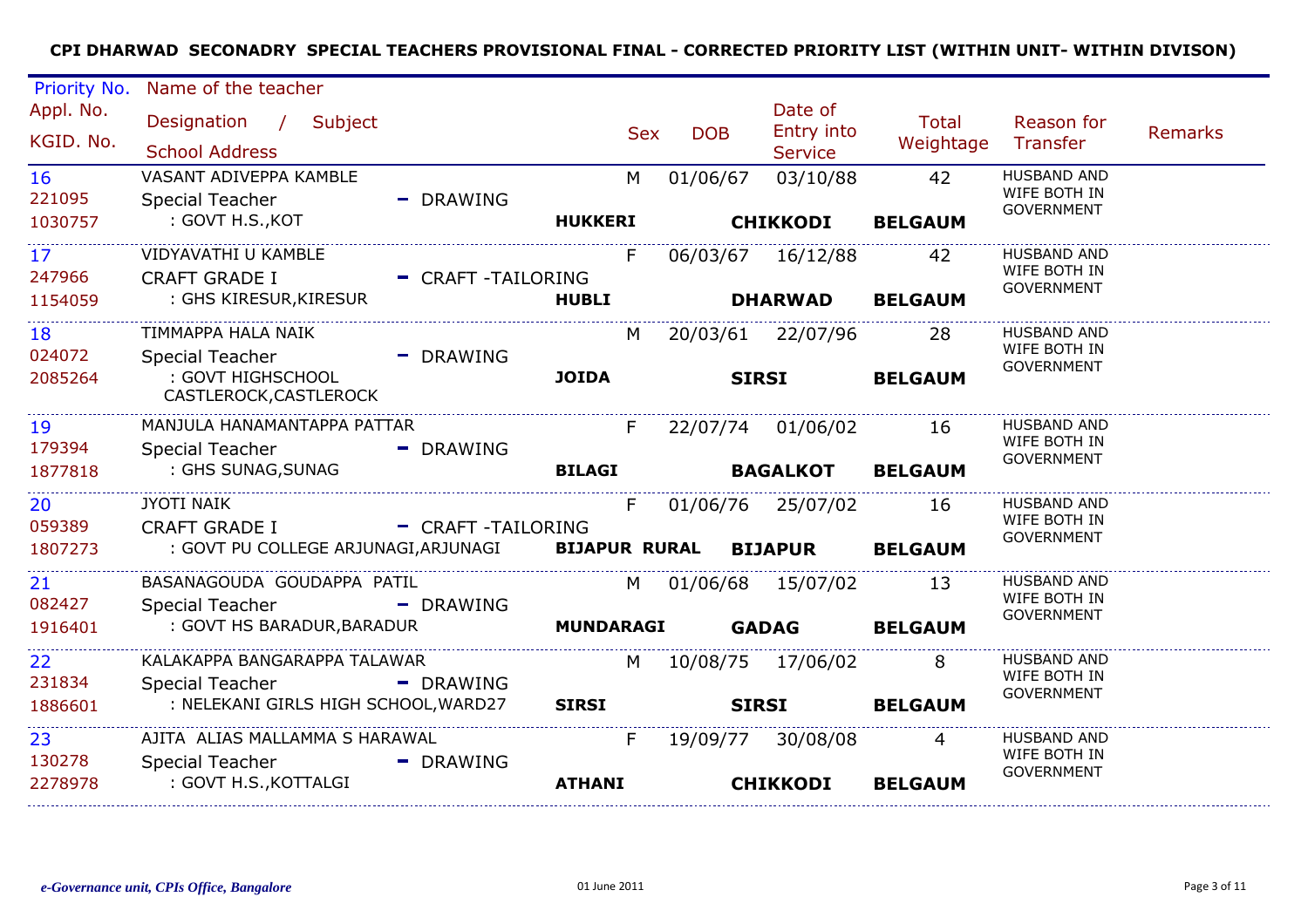| Priority No.                         | Name of the teacher                                                                                                  |                                   |            |                                         |                    |                                                         |                |
|--------------------------------------|----------------------------------------------------------------------------------------------------------------------|-----------------------------------|------------|-----------------------------------------|--------------------|---------------------------------------------------------|----------------|
| Appl. No.<br>KGID. No.               | Designation / Subject<br><b>School Address</b>                                                                       | <b>Sex</b>                        | <b>DOB</b> | Date of<br>Entry into<br><b>Service</b> | Total<br>Weightage | Reason for<br>Transfer                                  | <b>Remarks</b> |
| 24<br>131473<br>2370867              | MUDIYAMMANAVARA S D<br>Special Teacher<br>- DRAWING                                                                  | M                                 | 24/10/79   | 16/01/09<br><b>BAGALKOT BELGAUM</b>     | $\overline{4}$     | <b>HUSBAND AND</b><br>WIFE BOTH IN<br><b>GOVERNMENT</b> |                |
| 25 <sub>1</sub><br>108198<br>1048044 | SHIVAMMA G NAIK<br>CRAFT GRADE I - CRAFT -TAILORING<br>: G H S HADINBAL, HADINBAL <b>FONNAVAR UTTARKANNA BELGAUM</b> | $F_{\perp}$                       |            | 13/12/60 01/11/88 44                    |                    | <b>HUSBAND OR</b><br>WIFE IN<br><b>GOVERNMENT</b>       |                |
|                                      |                                                                                                                      |                                   |            |                                         |                    |                                                         |                |
| 26<br>046300                         | SHARADA DEVAPPA NAIK<br>CRAFT GRADE II - CRAFT -TAILORING                                                            |                                   |            | F 01/07/61 02/11/88 42                  |                    | <b>HUSBAND OR</b><br>WIFE IN<br><b>GOVERNMENT</b>       |                |
| 1047170                              | : GOVT PU COLLEGE NANIKATTA, TYAGALI SIDDAPUR SIRSI BELGAUM                                                          |                                   |            |                                         |                    |                                                         |                |
| 27<br>071385                         | NAGAMMA SHIVAPPA PADESUR<br>- CRAFT -TAILORING<br><b>CRAFT GRADE I</b>                                               |                                   |            | F 01/06/62 18/12/89 40                  |                    | <b>HUSBAND OR</b><br>WIFE IN                            |                |
| 1041770                              | : G JR. COLL KAMADOLLI, KAMADOLLI KUNDAGOL DHARWAD BELGAUM                                                           |                                   |            |                                         |                    | <b>GOVERNMENT</b>                                       |                |
| 28<br>126574                         | SMT SUREKHA LAXMAN SALUNKE<br>CRAFT GRADE I - CRAFT -TAILORING                                                       | F 07/12/67 02/11/88 37            |            |                                         |                    | HUSBAND OR<br>WIFE IN<br><b>GOVERNMENT</b>              |                |
| 1017034                              | : SDBH GHS, ULLAGADDI KHANAPUR                    HUKKERI                CHIKKODI       BELGAUM                      |                                   |            |                                         |                    |                                                         |                |
| 29<br>232316                         | <b>GEETA BHIMARAO HONGAL</b><br>- CRAFT -TAILORING<br><b>CRAFT GRADE II</b>                                          | F 12/03/67 21/06/02 16            |            |                                         |                    | <b>HUSBAND OR</b><br>WIFE IN                            |                |
| 1925956                              | : GOVT HIGHSCHOOL VANNUR, VANNUR BAILHONGAL BELGAUM BELGAUM                                                          |                                   |            |                                         |                    | GOVERNMENT                                              |                |
| 30<br>103032                         | SUVARNA GANGAPPA HALAGATTI 6 63/10/74 65/08/02 16<br>- CRAFT-TAILORING<br><b>CRAFT GRADE I</b>                       |                                   |            |                                         |                    | <b>HUSBAND OR</b><br>WIFE IN                            |                |
| 1886278                              | : G H S YELLAPUR, YELLAPUR                                                                                           | <b>YELLAPUR</b> SIRSI BELGAUM     |            |                                         |                    | GOVERNMENT                                              |                |
| 31<br>053367                         | SUJATA SANGAPPA MOGALI<br>- DRAWING<br>Special Teacher                                                               |                                   |            | F 23/02/75 01/06/02 14                  |                    | HUSBAND OR<br>WIFE IN                                   |                |
| 1878858                              | : GOVT URDU HIGH SCHOOL<br>NIDAGUNDI, NIDAGUNDI                                                                      | <b>BASAVAN</b><br><b>BAGEWADI</b> |            | <b>BIJAPUR</b>                          | <b>BELGAUM</b>     | GOVERNMENT                                              |                |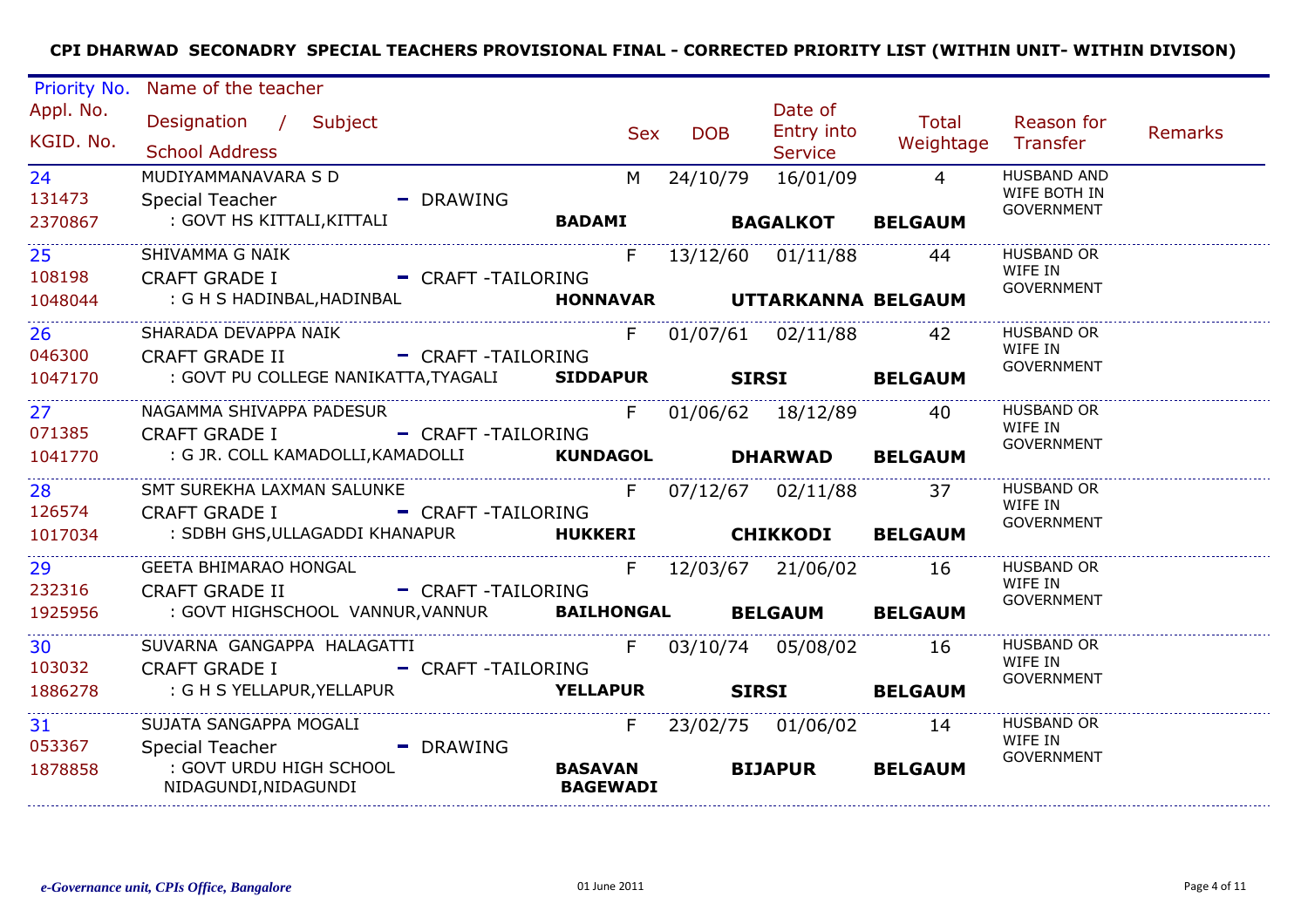| Priority No.              | Name of the teacher                                                                         |                          |            |                                         |                    |                                                   |                |
|---------------------------|---------------------------------------------------------------------------------------------|--------------------------|------------|-----------------------------------------|--------------------|---------------------------------------------------|----------------|
| Appl. No.<br>KGID. No.    | Designation / Subject<br><b>School Address</b>                                              | <b>Sex</b>               | <b>DOB</b> | Date of<br>Entry into<br><b>Service</b> | Total<br>Weightage | Reason for<br>Transfer                            | <b>Remarks</b> |
| 32 <sup>2</sup><br>062484 | VIRUPAXAPPA MALLAPPA NAVI<br>Special Teacher<br>- DRAWING                                   | M                        | 18/04/59   | 09/01/95                                | 8                  | <b>HUSBAND OR</b><br>WIFE IN<br><b>GOVERNMENT</b> |                |
| 1827480                   | : YAJAMAN G F, UPNAL GOVT HS<br>RAMAGERI, RAMAGIRI                                          | <b>SHIRHATTI</b>         |            | <b>GADAG</b>                            | <b>BELGAUM</b>     |                                                   |                |
| 33<br>241271              | NEELAMMA L SHASHIMATHA                                                                      | F                        |            | 30/06/62  10/05/07                      | 8                  | <b>HUSBAND OR</b><br>WIFE IN                      |                |
| 1799011                   | - DRAWING<br>Special Teacher<br>: GOVT HIGH SCHOOL HARANGIRI, HARANAGIRI RANNEBENNUR HAVERI |                          |            |                                         | <b>BELGAUM</b>     | <b>GOVERNMENT</b>                                 |                |
| 34                        | PRAJNA HEGDE                                                                                | F                        |            | 24/06/78 25/10/08                       | $\overline{4}$     | <b>HUSBAND OR</b><br>WIFE IN                      |                |
| 224443<br>2253769         | <b>Example 1</b> DRAMA<br>Special Teacher<br>: GOVT HIGH SCHOOL MANTAGI, MANTAGI HANAGAL    |                          |            | <b>HAVERI</b>                           | <b>BELGAUM</b>     | <b>GOVERNMENT</b>                                 |                |
| 35<br>131112              | MALLIKAJAHAN KHAJAPASHA PATEL<br>- CRAFT-TAILORING<br><b>CRAFT GRADE I</b>                  | F                        |            | 01/06/62 03/11/88                       | 42                 | <b>OTHER CASES</b><br><b>WOMEN</b>                |                |
| 1017564                   | : GOVT. B.G.TUMBAGI HS<br>MADIKESHIRUR, MADIKESHIRUR                                        | <b>MUDDEBIHAL</b>        |            | <b>BIJAPUR</b>                          | <b>BELGAUM</b>     |                                                   |                |
| 36<br>006870              | SUMITRA PRAMESHWARAPPA DODMANI<br><b>CRAFT GRADE II</b><br>- CRAFT-TAILORING                |                          |            | F 29/03/67 07/11/88                     | 40.5               | OTHER CASES<br><b>WOMEN</b>                       |                |
| 1154082                   | : GOVT HS BELAHOD, BELHOD                                                                   | <b>GADAG RURAL GADAG</b> |            |                                         | <b>BELGAUM</b>     |                                                   |                |
| 37 <sup>2</sup><br>131135 | NIRMALA BALAPPA SANGALE<br><b>Special Teacher</b><br>- DRAWING                              | $F =$                    |            | 19/03/53 01/06/90                       | 40                 | <b>OTHER CASES</b><br><b>WOMEN</b>                |                |
| 1197888                   | : AGHS CHINCHANI, CHINCHANI                                                                 | <b>CHIKODI</b>           |            | <b>CHIKKODI</b>                         | <b>BELGAUM</b>     |                                                   |                |
| 38<br>012158              | SHEELAVATHI<br><b>CRAFT GRADE I</b><br>- CRAFT-TAILORING                                    | F                        |            | 15/07/69 01/06/02                       | 16                 | <b>OTHER CASES</b><br><b>WOMEN</b>                |                |
| 1812071                   | : FCM GOVT PU COLL GUDAGERI, GUDAGERI KUNDAGOL                                              |                          |            | <b>DHARWAD</b>                          | <b>BELGAUM</b>     |                                                   |                |
| 39<br>044854              | SHOBHA BHIMRAO MARADI<br><b>CRAFT GRADE I</b><br>- CRAFT-TAILORING                          | F.                       |            | 02/01/69 29/06/02                       | 16                 | <b>OTHER CASES</b><br><b>WOMEN</b>                |                |
| 1929606                   | : GOVT H.S, YADUR                                                                           | <b>CHIKODI</b>           |            | <b>CHIKKODI</b>                         | <b>BELGAUM</b>     |                                                   |                |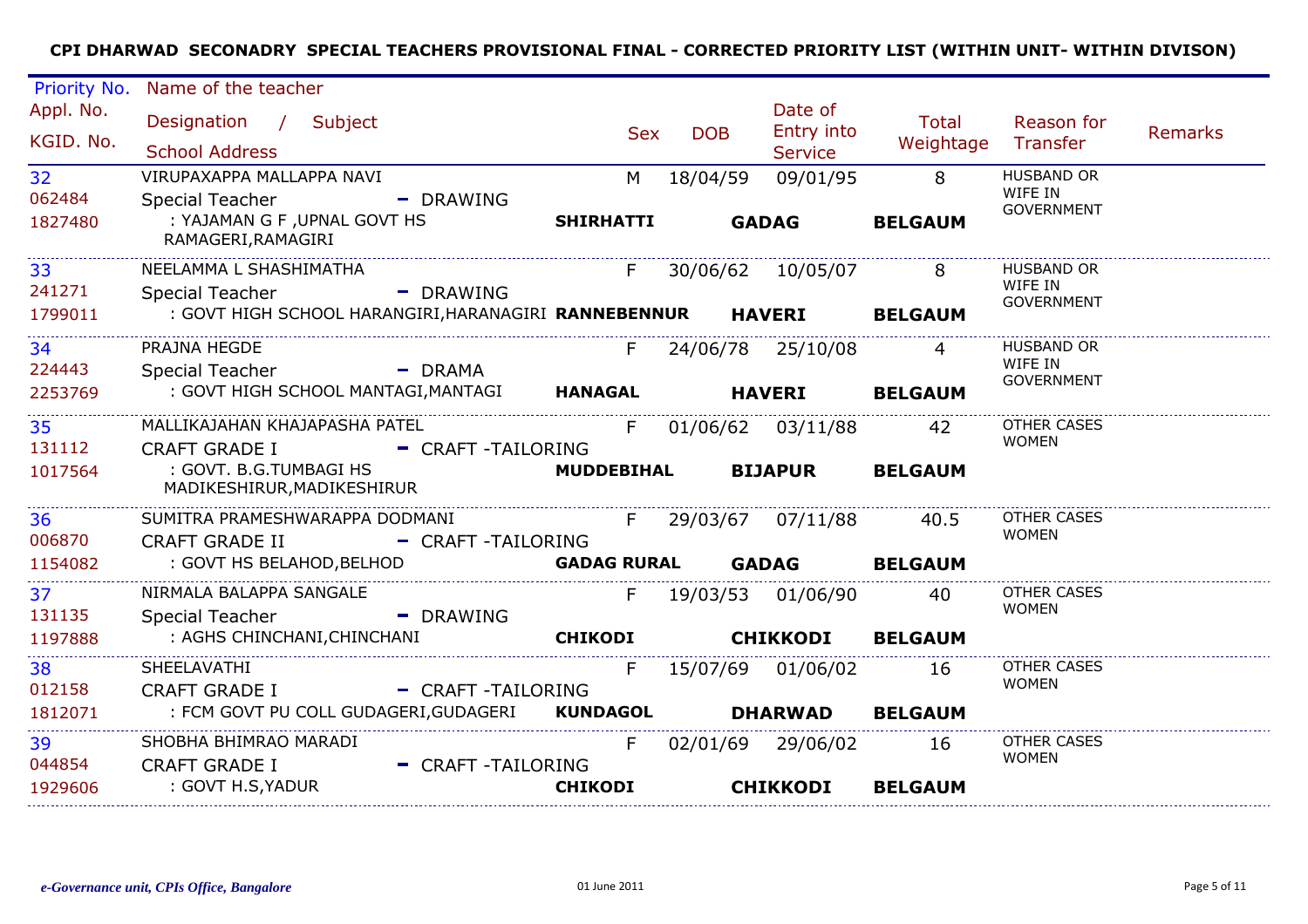| Priority No.           | Name of the teacher                                                                            |                   |            |            |                                         |                    |                                    |                |
|------------------------|------------------------------------------------------------------------------------------------|-------------------|------------|------------|-----------------------------------------|--------------------|------------------------------------|----------------|
| Appl. No.<br>KGID. No. | Designation / Subject<br><b>School Address</b>                                                 |                   | <b>Sex</b> | <b>DOB</b> | Date of<br>Entry into<br><b>Service</b> | Total<br>Weightage | Reason for<br>Transfer             | <b>Remarks</b> |
| 40<br>228294           | <b>VEENA S HAVANUR</b><br>- DRAWING<br><b>Special Teacher</b>                                  | F.                |            | 05/05/73   | 22/07/02                                | 12                 | <b>OTHER CASES</b><br><b>WOMEN</b> |                |
| 1879584                | : GOVT PB PU JR.COLL. HUNNUR, HUNNUR                                                           | <b>JAMAKHANDI</b> |            |            | <b>BAGALKOT</b>                         | <b>BELGAUM</b>     |                                    |                |
| 41<br>030981           | REKHA HALEMATHA<br>Special Teacher<br>- CRAFT-CERAMICS                                         |                   |            |            | F 15/05/77 16/01/04                     | 8                  | <b>OTHER CASES</b><br><b>WOMEN</b> |                |
| 1715250                | : G P U C MANKI,MANKI                                                                          | <b>HONNAVAR</b>   |            |            | UTTARKANNA BELGAUM                      |                    |                                    |                |
| 42<br>072443           | ANASUYA GANAPATI HEGDE<br>- CRAFT-TAILORING<br><b>CRAFT GRADE I</b>                            | F.                |            |            | 22/11/59 02/05/07                       | 8                  | <b>OTHER CASES</b><br><b>WOMEN</b> |                |
| 1889615                | : G H S HALLIBAIL, HALLIBAIL                                                                   |                   |            |            | SIRSI BELGAUM                           |                    |                                    |                |
| 43<br>023735           | GEETANJALI SURESH KULAKARNI<br>Special Teacher - - - - - DRAWING                               |                   | $F =$      |            | 22/07/80  10/10/08                      | $\overline{4}$     | <b>OTHER CASES</b><br><b>WOMEN</b> |                |
| 2313725                | : GGHS SAUNSHI,SAUNSHI                                                                         | <b>KUNDAGOL</b>   |            |            | <b>DHARWAD</b>                          | <b>BELGAUM</b>     |                                    |                |
| 44<br>038695           | MAHANTESH BASAPPA HUBBALLI<br><b>Special Teacher</b><br>- DRAWING                              |                   |            |            | M 01/07/72 16/08/02 12                  |                    | <b>OFFICE BEARER</b>               |                |
| 1886616                | : G H S CHIGALLI,CHIGALLI                                                                      | <b>MUNDAGOD</b>   |            |            | <b>SIRSI</b>                            | <b>BELGAUM</b>     |                                    |                |
| 45<br>223878           | RAVINDRANATH RUDRESH GUDISAGAR<br>- DRAWING<br><b>Special Teacher</b>                          |                   |            |            | M 18/02/57 14/06/78 63                  |                    | OTHER CASES MEN                    |                |
| 634199                 | : GOVT PU COL HATTIMATTUR, HATTIMATTUR SAVANUR HAVERI                                          |                   |            |            |                                         | <b>BELGAUM</b>     |                                    |                |
| 46<br>055530           | R S TRIMALLE<br>- CRAFT-TAILORING<br><b>CRAFT GRADE I</b>                                      | M                 |            |            | 22/06/58 28/09/78 60                    |                    | OTHER CASES MEN                    |                |
| 460332                 | : GOVT HS MALLAPUR, MALLAPUR                                                                   | <b>RON</b>        |            |            | <b>GADAG</b>                            | <b>BELGAUM</b>     |                                    |                |
| 47<br>011715           | CHANDRASHEKHER K MULAGUND<br>Special Teacher<br>- DRAWING                                      |                   | M l        |            | 01/01/61  12/01/84                      | 52                 | OTHER CASES MEN                    |                |
| 660634                 | : GHS MALALI,MALALI                                                                            | <b>KUNDAGOL</b>   |            |            | <b>DHARWAD</b>                          | <b>BELGAUM</b>     |                                    |                |
| 48<br>047204           | MOHAN SHANKAREPPA CHIKKORDE<br><b>CRAFT GRADE I</b><br>- CRAFT-TAILORING<br>: GOVT H.S., GUDAS | <b>HUKKERI</b>    |            |            | M 14/02/54 01/11/88                     | 44                 | OTHER CASES MEN                    |                |
| 1105879                |                                                                                                |                   |            |            | <b>CHIKKODI</b>                         | <b>BELGAUM</b>     |                                    |                |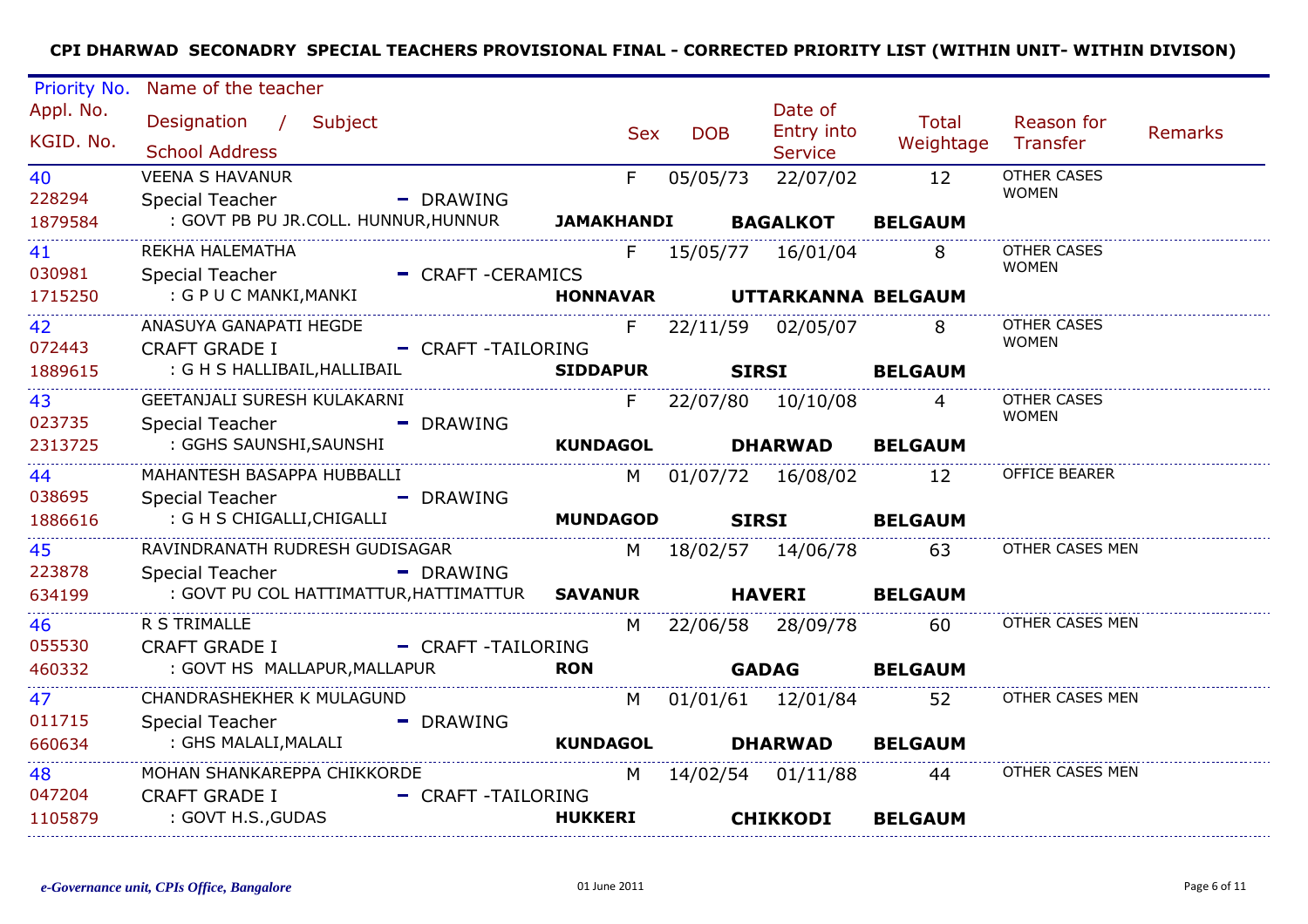| Priority No.           | Name of the teacher                                                    |                 |            |            |                         |                        |                                        |         |
|------------------------|------------------------------------------------------------------------|-----------------|------------|------------|-------------------------|------------------------|----------------------------------------|---------|
| Appl. No.<br>KGID. No. | Designation / Subject                                                  |                 | <b>Sex</b> | <b>DOB</b> | Date of<br>Entry into   | Total<br>Weightage     | Reason for<br>Transfer                 | Remarks |
|                        | <b>School Address</b>                                                  |                 |            |            | <b>Service</b>          |                        |                                        |         |
| 49                     | SURESH FAKIRAPPA BETGERI                                               | M               |            | 19/05/60   | 02/11/88                | 44                     | OTHER CASES MEN                        |         |
| 210508                 | Special Teacher<br>- DRAWING                                           |                 |            |            |                         |                        |                                        |         |
| 1154812                | : G PU COLL HIREGUNJAL,HIREGUNJAL                                      | <b>KUNDAGOL</b> |            |            | <b>DHARWAD</b>          | <b>BELGAUM</b>         |                                        |         |
| 50                     | <b>V B GUDLANUR</b>                                                    | M               |            |            |                         | 09/07/64 21/11/88 44   | OTHER CASES MEN                        |         |
| 184555                 | CRAFT GRADE I - CRAFT -TAILORING                                       |                 |            |            |                         |                        |                                        |         |
| 1154408                | : GOVT HIGH SCH<br>HUVINSHIGALI,HUVINASHIGLI                           | SAVANUR HAVERI  |            |            |                         | <b>BELGAUM</b>         |                                        |         |
| 51                     | SHARANABASAPPA KUDLEPPA BAGI                                           |                 |            |            |                         |                        | M 01/06/66 16/09/88 42 OTHER CASES MEN |         |
| 086327                 | - DRAWING<br><b>Special Teacher</b>                                    |                 |            |            |                         |                        |                                        |         |
| 1134932                | : GOVT JR.COLLEGE (HS) GOTHE, GOTHE <b>JAMAKHANDI BAGALKOT BELGAUM</b> |                 |            |            |                         |                        |                                        |         |
| 52                     | SURESH P BADIGER                                                       |                 |            |            | M 01/03/56 21/09/88     | 42                     | OTHER CASES MEN                        |         |
| 117174                 | - CRAFT - WOOD CRAFT<br><b>CRAFT GRADE I</b>                           |                 |            |            |                         |                        |                                        |         |
| 1098811                | : GOVT HS,ISLAMPUR                                                     | <b>HUKKERI</b>  |            |            | <b>CHIKKODI BELGAUM</b> |                        |                                        |         |
| 53                     | SHIVANAND RAMACHANDRA PODDAR                                           |                 |            |            |                         | M 03/02/65 02/11/88 42 | OTHER CASES MEN                        |         |
| 038203                 | Special Teacher - - - - - - DRAWING                                    |                 |            |            |                         |                        |                                        |         |
| 1016604                | : GOVT PU COLLEGE BARADOL, BARADOL <b>CHADACHAN</b>                    |                 |            |            | <b>BIJAPUR</b>          | <b>BELGAUM</b>         |                                        |         |
| 54                     | NINGAPPA NISHEMAPPA DIDAGUR                                            |                 |            |            |                         | M 20/07/67 02/11/88 42 | OTHER CASES MEN                        |         |
| 233169                 | - DRAWING<br>Special Teacher                                           |                 |            |            |                         |                        |                                        |         |
| 1153909                | : GOVT HIGH SCH BANNUR, BANNUR SHIGGOAN                                |                 |            |            | HAVERI BELGAUM          |                        |                                        |         |
| 55                     | GANAPATI MARUTEPPA SHAHAPUR                                            |                 |            |            |                         | M 01/07/68 02/11/88 42 | OTHER CASES MEN                        |         |
| 222019                 | - DRAWING<br><b>Special Teacher</b>                                    |                 |            |            |                         |                        |                                        |         |
| 1106179                | : GOVT HIGHSCHOOL SANGAL, SANGAL RAMDURG                               |                 |            |            | <b>BELGAUM BELGAUM</b>  |                        |                                        |         |
| 56                     | AJITKUMAR RAMACHANDRA KONNUR                                           |                 |            |            |                         | M 19/08/65 05/11/88 42 | OTHER CASES MEN                        |         |
| 123753                 | <b>CRAFT GRADE II</b><br>- CRAFT -TAILORING                            |                 |            |            |                         |                        |                                        |         |
| 1155445                | : GOVT HIGHSCHOOL CHIKOPPA, CHIKOPPA SOUNDATTI BELGAUM BELGAUM         |                 |            |            |                         |                        |                                        |         |
| 57                     | REVANASIDDAPPA LAXMANRAO DODDAPATTAR                                   |                 |            |            |                         | M 01/03/59 17/11/88 42 | OTHER CASES MEN                        |         |
| 031114                 | Special Teacher<br>- DRAWING                                           |                 |            |            |                         |                        |                                        |         |
| 1107478                | : GOVT HS LINGANUR,LINGNUR <b>Example 10 JAMAKHANDI</b>                |                 |            |            | <b>BAGALKOT</b>         | <b>BELGAUM</b>         |                                        |         |
|                        |                                                                        |                 |            |            |                         |                        |                                        |         |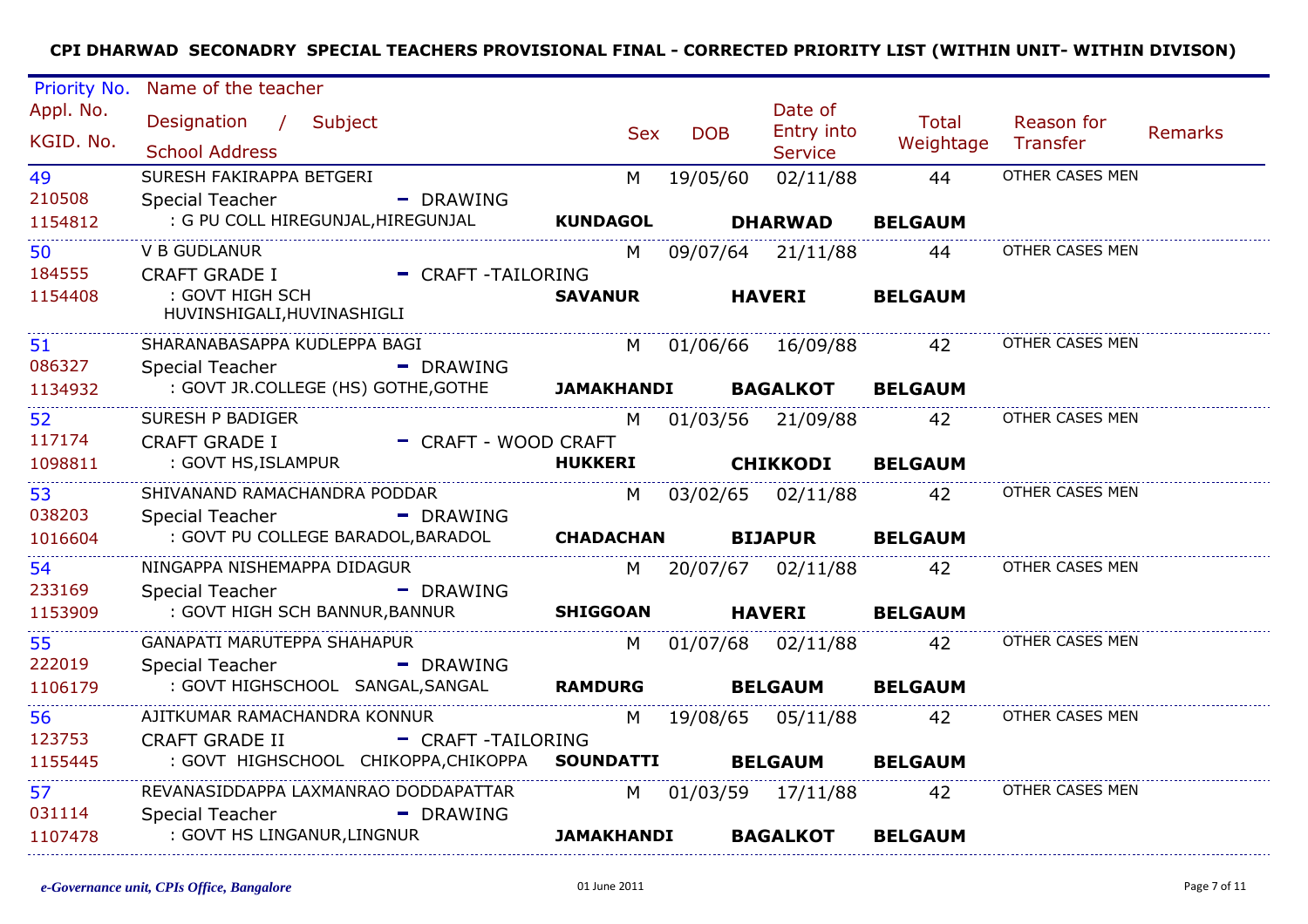| Priority No.                   | Name of the teacher                                                                                                                        |                          |                   |                                         |                           |                        |                |
|--------------------------------|--------------------------------------------------------------------------------------------------------------------------------------------|--------------------------|-------------------|-----------------------------------------|---------------------------|------------------------|----------------|
| Appl. No.<br>KGID. No.         | Designation / Subject<br><b>School Address</b>                                                                                             | <b>Sex</b>               | <b>DOB</b>        | Date of<br>Entry into<br><b>Service</b> | <b>Total</b><br>Weightage | Reason for<br>Transfer | <b>Remarks</b> |
| 58<br>063677<br>1075255        | DUNDAPPA BHEERAPPA BHEERAPPAGOL<br><b>CRAFT GRADE I</b><br>- CRAFT-HORTICULTURE<br>: GOVT HIGH SCHOOL NAGAVI BK, NAGAVI BK SINDAGI         | M                        | 01/06/64          | 18/11/88<br><b>BIJAPUR</b>              | 42<br><b>BELGAUM</b>      | OTHER CASES MEN        |                |
| 59<br>178043<br>1047363        | SHIDRAMAPPA S HODLUR<br>Special Teacher<br>- DRAWING<br>: GUHS GUDUR S C, GUDUR                                                            | M<br><b>HUNAGUND</b>     | 01/06/59 21/11/88 | <b>BAGALKOT</b>                         | 42<br><b>BELGAUM</b>      | OTHER CASES MEN        |                |
| <b>60</b><br>064020<br>1107138 | RANGAPPA BHIMAPPA TUGGALDONI<br><b>Special Teacher</b><br>- DRAWING<br>: GOVT HIGHSCHOOL                                                   | M l<br><b>BAILHONGAL</b> |                   | 01/06/63 21/11/88<br><b>BELGAUM</b>     | 42<br><b>BELGAUM</b>      | OTHER CASES MEN        |                |
| 61<br>137929                   | MURAKIBHAVI, MURAKIBHAVI<br>IRAPPA SHIVAPPA TALWAR<br><b>CRAFT GRADE I</b><br>- CRAFT-TAILORING                                            | M                        |                   | 01/05/64 22/11/88                       | 42                        | OTHER CASES MEN        |                |
| 995210                         | : GOVT HS KOUJAGERI, KAUJAGERI<br>GANGADHAR VEERAPPA GEDAGERI                                                                              | <b>RON</b>               |                   | <b>GADAG</b>                            | <b>BELGAUM</b>            | OTHER CASES MEN        |                |
| 62<br>065907<br>1047523        | <b>Special Teacher</b><br>- DRAWING<br>: GOVT HS KUNTOJI, KUNTOJI                                                                          | M<br><b>RON</b>          |                   | 05/06/62 17/12/88<br><b>GADAG</b>       | 42<br><b>BELGAUM</b>      |                        |                |
| 63<br>132417<br>1191732        | KRISHNA ROOPASHING RATHOD<br><b>CRAFT GRADE I</b><br>- CRAFT-HORTICULTURE<br>: GHS BALLIGERI, BALLIGERI                                    | M<br><b>ATHANI</b>       |                   | 01/06/65 28/12/88<br><b>CHIKKODI</b>    | 42<br><b>BELGAUM</b>      | OTHER CASES MEN        |                |
| 64<br>041497<br>697043         | MUKUNDRAO GOVINDRAO INAMADAR<br><b>Special Teacher</b><br>- MUSIC<br>: GOVT CHINTMANRAO PU COLLEGE<br>W.NO.24.BGM.CITY., W.NO.24.BGM.CITY. | M<br><b>BELGAUM CITY</b> | 13/12/57          | 04/11/82<br><b>BELGAUM</b>              | 41<br><b>BELGAUM</b>      | OTHER CASES MEN        |                |
| 65<br>231416<br>1039892        | M C HIREMATH<br><b>CRAFT GRADE I</b><br>- CRAFT-HORTICULTURE<br>: GOVT HIGH SCHOOL<br>SHYADGUPPI, SHYADGUPPI                               | M<br><b>HANAGAL</b>      |                   | 01/10/57 23/07/88<br><b>HAVERI</b>      | 40<br><b>BELGAUM</b>      | OTHER CASES MEN        |                |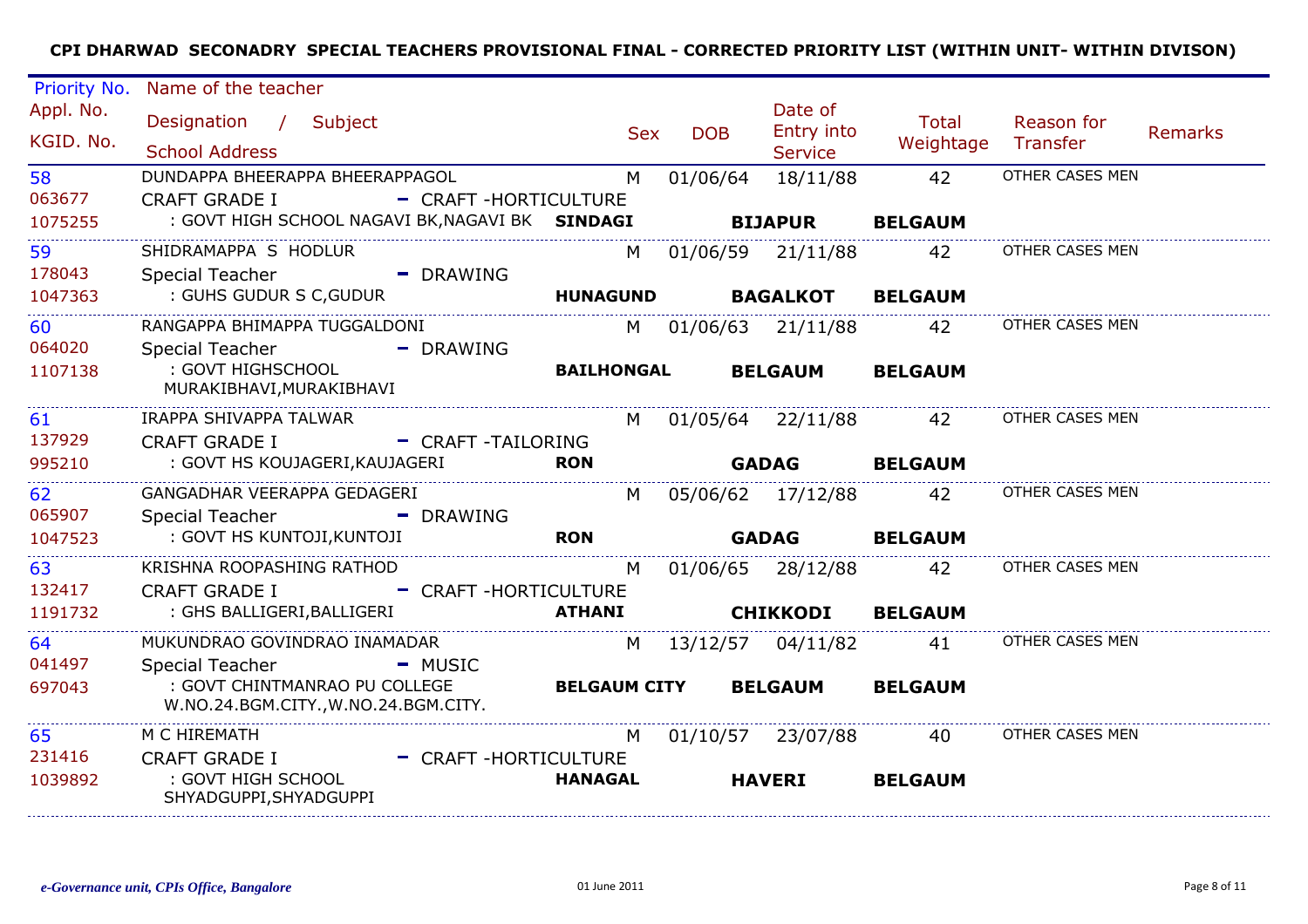| Priority No.           | Name of the teacher                                                  |                   |                                                                                                                                                                                                                                |            |                            |                        |                        |                |
|------------------------|----------------------------------------------------------------------|-------------------|--------------------------------------------------------------------------------------------------------------------------------------------------------------------------------------------------------------------------------|------------|----------------------------|------------------------|------------------------|----------------|
| Appl. No.<br>KGID. No. | Designation / Subject                                                |                   | <b>Sex</b>                                                                                                                                                                                                                     | <b>DOB</b> | Date of<br>Entry into      | Total<br>Weightage     | Reason for<br>Transfer | <b>Remarks</b> |
|                        | <b>School Address</b>                                                |                   |                                                                                                                                                                                                                                |            | <b>Service</b>             |                        |                        |                |
| 66                     | RAMACHANDRA YALLAPPA KATHI                                           |                   | M                                                                                                                                                                                                                              | 10/07/58   | 22/09/88                   | 38                     | OTHER CASES MEN        |                |
| 238852                 | Special Teacher<br>- DRAWING                                         |                   |                                                                                                                                                                                                                                |            |                            |                        |                        |                |
| 1099644                | : GOVT.H.S.MAVANUR, MAVANUR                                          | <b>HUKKERI</b>    |                                                                                                                                                                                                                                |            | <b>CHIKKODI</b>            | <b>BELGAUM</b>         |                        |                |
| 67                     | <b>ASHOK F KONISAGAR</b>                                             |                   | M                                                                                                                                                                                                                              |            | 20/07/64 28/06/91          | 38                     | OTHER CASES MEN        |                |
| 232665                 | - DRAWING<br>Special Teacher                                         |                   |                                                                                                                                                                                                                                |            |                            |                        |                        |                |
| 1100256                | : SRI MURARJI DESAI HS NEGLUR, NEGLUR HAVERI HAVERI                  |                   |                                                                                                                                                                                                                                |            |                            | <b>BELGAUM</b>         |                        |                |
| 68                     | SHIVANAND IRAPPA HIPPARAGI                                           |                   | M and the set of the set of the set of the set of the set of the set of the set of the set of the set of the set of the set of the set of the set of the set of the set of the set of the set of the set of the set of the set |            | 02/01/59 01/04/91 36       |                        | OTHER CASES MEN        |                |
| 179795                 | - CRAFT -AGRICULTURE<br>Special Teacher                              |                   |                                                                                                                                                                                                                                |            |                            |                        |                        |                |
| 1197908                | : GOVT HS KULAHALLI,KULAHALLI                                        |                   |                                                                                                                                                                                                                                |            | <b>JAMAKHANDI BAGALKOT</b> | <b>BELGAUM</b>         |                        |                |
| 69                     | VISHWANATHYYA V HIREMATH                                             |                   |                                                                                                                                                                                                                                |            | M 04/12/55 03/03/92        | 36                     | OTHER CASES MEN        |                |
| 236837                 | <b>CRAFT GRADE II</b><br>- CRAFT-TAILORING                           |                   |                                                                                                                                                                                                                                |            |                            |                        |                        |                |
| 1198975                | : GOVT. HIGH SCHOOL JAINAPUR, JAINAPUR BIJAPUR RURAL BIJAPUR BELGAUM |                   |                                                                                                                                                                                                                                |            |                            |                        |                        |                |
| 70                     | SHIVAPRAKASHSWAMI S SARAGANACHARAMATH                                |                   |                                                                                                                                                                                                                                |            | M 01/06/58 04/11/88        | 35                     | OTHER CASES MEN        |                |
| 222416                 | <b>Special Teacher</b><br>- DRAWING                                  |                   |                                                                                                                                                                                                                                |            |                            |                        |                        |                |
| 1153636                | : GOVT PB PU JR.COLL.<br>JAMAKHANDI, JAMAKHANDI WARD. NO. 15         | <b>JAMAKHANDI</b> |                                                                                                                                                                                                                                |            | <b>BAGALKOT</b>            | <b>BELGAUM</b>         |                        |                |
| 71                     | SANGAPPA N UNDI                                                      |                   |                                                                                                                                                                                                                                |            |                            | M 22/05/65 13/08/91 34 | OTHER CASES MEN        |                |
| 233518                 | <b>CRAFT GRADE I</b><br>- CRAFT -TAILORING                           |                   |                                                                                                                                                                                                                                |            |                            |                        |                        |                |
| 998251                 | : GOVT HIGH SCHOOL MAROL, MAROL <b>HAVERI</b> HAVERI HAVERI          |                   |                                                                                                                                                                                                                                |            |                            | <b>BELGAUM</b>         |                        |                |
| 72                     | K E ARKACHARI                                                        |                   | M.                                                                                                                                                                                                                             |            |                            | 23/05/55 20/09/91 34   | OTHER CASES MEN        |                |
| 058685                 | Special Teacher<br>- DRAWING                                         |                   |                                                                                                                                                                                                                                |            |                            |                        |                        |                |
| 1238784                | : GOVT HIGH SCHOOL HIREBIDARI, HIREBIDARI RANNEBENNUR HAVERI         |                   |                                                                                                                                                                                                                                |            |                            | <b>BELGAUM</b>         |                        |                |
| 73                     | MOHANADAS PATIL                                                      |                   |                                                                                                                                                                                                                                |            | M 20/07/58 20/11/89        | 33                     | OTHER CASES MEN        |                |
| 104267                 | Special Teacher<br>- DRAWING                                         |                   |                                                                                                                                                                                                                                |            |                            |                        |                        |                |
| 1090803                | : GHS BARADWAD, BARADAWAD                                            | <b>KUNDAGOL</b>   |                                                                                                                                                                                                                                |            | <b>DHARWAD</b>             | <b>BELGAUM</b>         |                        |                |
| .<br>74.               | INDUDHAR GANGAPPA RITTI                                              |                   | M                                                                                                                                                                                                                              |            | 01/01/57 26/06/91          | 32                     | OTHER CASES MEN        |                |
| 132042                 | - CRAFT -AGRICULTURE<br><b>CRAFT GRADE I</b>                         |                   |                                                                                                                                                                                                                                |            |                            |                        |                        |                |
| 1092049                | : GOVT P U COL SAVANUR, SAVANUR WARD NO SAVANUR<br>4                 |                   |                                                                                                                                                                                                                                |            | <b>HAVERI</b>              | <b>BELGAUM</b>         |                        |                |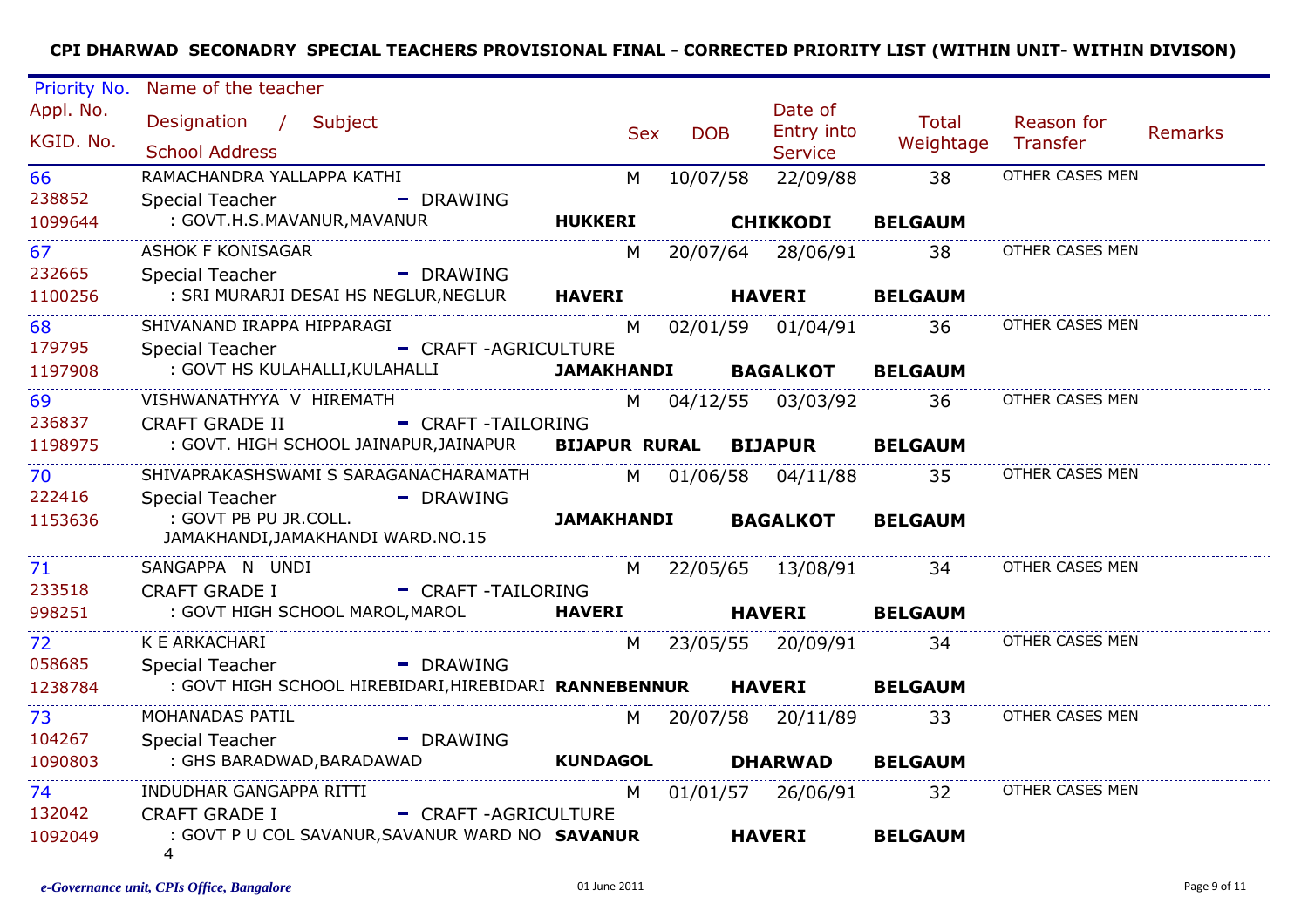| Priority No.           | Name of the teacher                                                            |                           |                   |            |                                         |                           |                        |                |
|------------------------|--------------------------------------------------------------------------------|---------------------------|-------------------|------------|-----------------------------------------|---------------------------|------------------------|----------------|
| Appl. No.<br>KGID. No. | Designation / Subject<br><b>School Address</b>                                 |                           | <b>Sex</b>        | <b>DOB</b> | Date of<br>Entry into<br><b>Service</b> | <b>Total</b><br>Weightage | Reason for<br>Transfer | <b>Remarks</b> |
| 75                     | PRAKASH NARAYAN JAMBAVALIKAR                                                   |                           | M                 | 19/09/59   | 20/07/96                                | 28                        | OTHER CASES MEN        |                |
| 026300<br>1330159      | <b>Special Teacher</b><br>: GOVT HIGHSCHOOL JAGALPET, JAGALBET                 | - DRAWING<br><b>JOIDA</b> |                   |            | <b>SIRSI</b>                            | <b>BELGAUM</b>            |                        |                |
| 76                     | RAJENDRAKUMAR T CHAVAN                                                         |                           | M                 |            | 09/07/64 16/12/88                       | 27                        | OTHER CASES MEN        |                |
| 136005<br>1377664      | <b>CRAFT GRADE I</b><br>: GOVT HIGHSCHOOL<br>SOUNDATTI, SOUNDATTI              | - CRAFT-TAILORING         | <b>SOUNDATTI</b>  |            | <b>BELGAUM</b>                          | <b>BELGAUM</b>            |                        |                |
| 77<br>210314           | MOHOMMEDRAFI M JAMADAR<br><b>CRAFT GRADE I</b>                                 | - CRAFT - SERICULTURE     | M                 |            | 02/07/62 07/10/93                       | 24                        | OTHER CASES MEN        |                |
| 1132897                | : GOVT HS MADARAKHANDI,MADARAKANDI                                             |                           | <b>JAMAKHANDI</b> |            | <b>BAGALKOT</b>                         | <b>BELGAUM</b>            |                        |                |
| 78                     | SHIVAKUMAR                                                                     |                           | M                 |            | 01/06/62 01/10/88                       | 23                        | OTHER CASES MEN        |                |
| 087114<br>1028415      | Special Teacher<br>: GOVT GIRLS JR.COLLEG<br>JAMKHANDI, JAMAKHANDI WARD. NO. 9 | - MUSIC                   | <b>JAMAKHANDI</b> |            | <b>BAGALKOT</b>                         | <b>BELGAUM</b>            |                        |                |
| 79                     | H S RAJANAL                                                                    |                           | M                 |            | 09/06/60 13/10/88                       | 22                        | OTHER CASES MEN        |                |
| 243565<br>2168777      | <b>Special Teacher</b><br>: GHS SRI.J.D.RADDER.MUSTAGERI,MUSTIGERI BADAMI      | - DRAWING                 |                   |            | <b>BAGALKOT</b>                         | <b>BELGAUM</b>            |                        |                |
| 80<br>119983           | DEMAPPA BASAVANTAPPA MELAVANKI<br><b>Special Teacher</b>                       | - DRAWING                 | M                 | 21/12/75   | 01/06/02                                | 16                        | OTHER CASES MEN        |                |
| 1886304                | : GOVT HIGHSCHOOL<br>TURKARSHIGIHALLI, TURKARSHIGIHALLI                        |                           | <b>BAILHONGAL</b> |            | <b>BELGAUM</b>                          | <b>BELGAUM</b>            |                        |                |
| 81                     | V R GAIKWAD                                                                    |                           | M                 |            | 22/07/75 24/06/02                       | 16                        | OTHER CASES MEN        |                |
| 131411<br>2250648      | Special Teacher<br>: GOVT HIGH SCH KUNNUR, KUNNUR                              | - DRAWING                 | <b>SHIGGOAN</b>   |            | <b>HAVERI</b>                           | <b>BELGAUM</b>            |                        |                |
| 82                     | SURESH APPASAHEB PATIL                                                         |                           | M                 |            | 01/06/71 25/07/02                       | 10                        | OTHER CASES MEN        |                |
| 065486<br>1947535      | Special Teacher<br>: GOVT URDU HS RABAKAVI, JAMAKHANDI<br>WARD.NO.30           | $\blacksquare$ DRAWING    | <b>JAMAKHANDI</b> |            | <b>BAGALKOT</b>                         | <b>BELGAUM</b>            |                        |                |